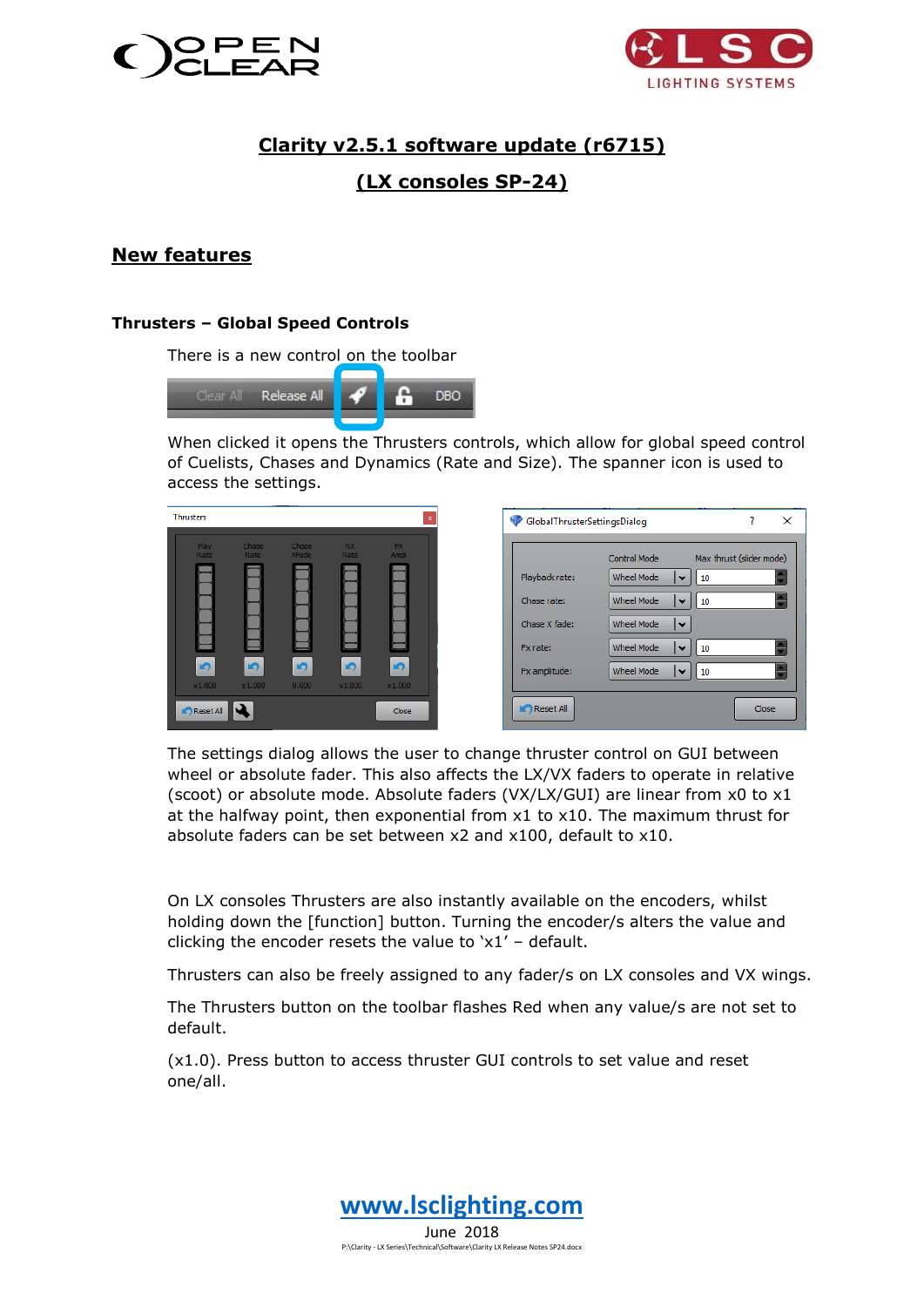



#### **Rotate fixture icons in Rig View**

Non rectangular compound fixtures can now be rotated in rig view, in increments of 90 degrees.



### **Console Lock**

A new lock function is now available on the toolbar.



The lock provides a number of options including;

- Full Lock
- Playback Lock
- Lock Save
- Lock Edit

| Lock System                         | $\overline{\mathbf{?}}$<br>× |
|-------------------------------------|------------------------------|
| Current password:                   | $\blacktriangleright$ Hide   |
|                                     | Set password                 |
| Full lock                           |                              |
| V Playback only                     |                              |
| M Allow Control Booth playback      |                              |
| M Allow console/wing playback       |                              |
| M Allow Performance Window playback |                              |
| V Disable save show                 |                              |
| V Disable change show               |                              |
| Lock                                | Cancel                       |

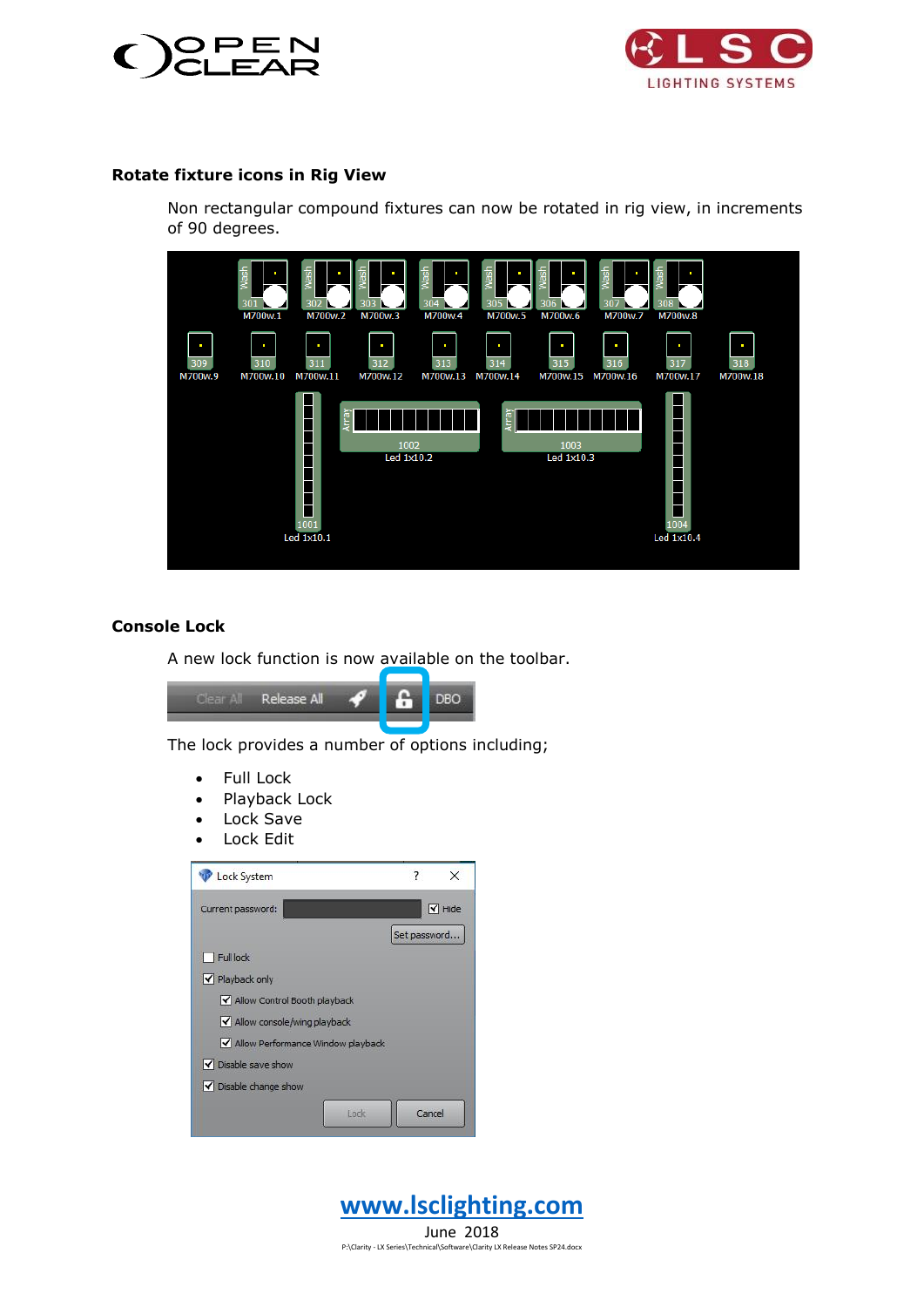



To ensure no user is accidentally locked out, you must enter the password to lock the console. Use the [set password] button to change the password.

Passwords are show specific and are stored as part of the show data.

Full lock:

All functions are disabled; unlock dialog is shown and can only be dismissed by correct password.

Playback only:

All playbacks work, but no editing is allowed. The user can also restrict playback to specific combinations of hardware (wing/console), control booth and performance window.

Disable Show Save:

The show will require the password to save, and will remain locked after saving.

#### **Replace Fixtures**

Right clicking on a fixture in the patch window allows the selection of fixture replace. This uses Clarity's powerful cloning engine to replace existing fixtures with new fixtures. Real World parameters are used to ensure minimal programming updates are required (e.g. Pan/Tilt are in degrees, Strobe is in Hz)



The new fixtures re-use the same fixture numbers, and all Groups, RigViews, Presets and Cuelists are updated with the new fixture data, whilst the old fixtures are completely removed from the show file. If the DMX footprint is the same or less than the original fixture, the original DMX start address will be retained. If not then the fixtures will appear in the Unpatched Fixtures window.

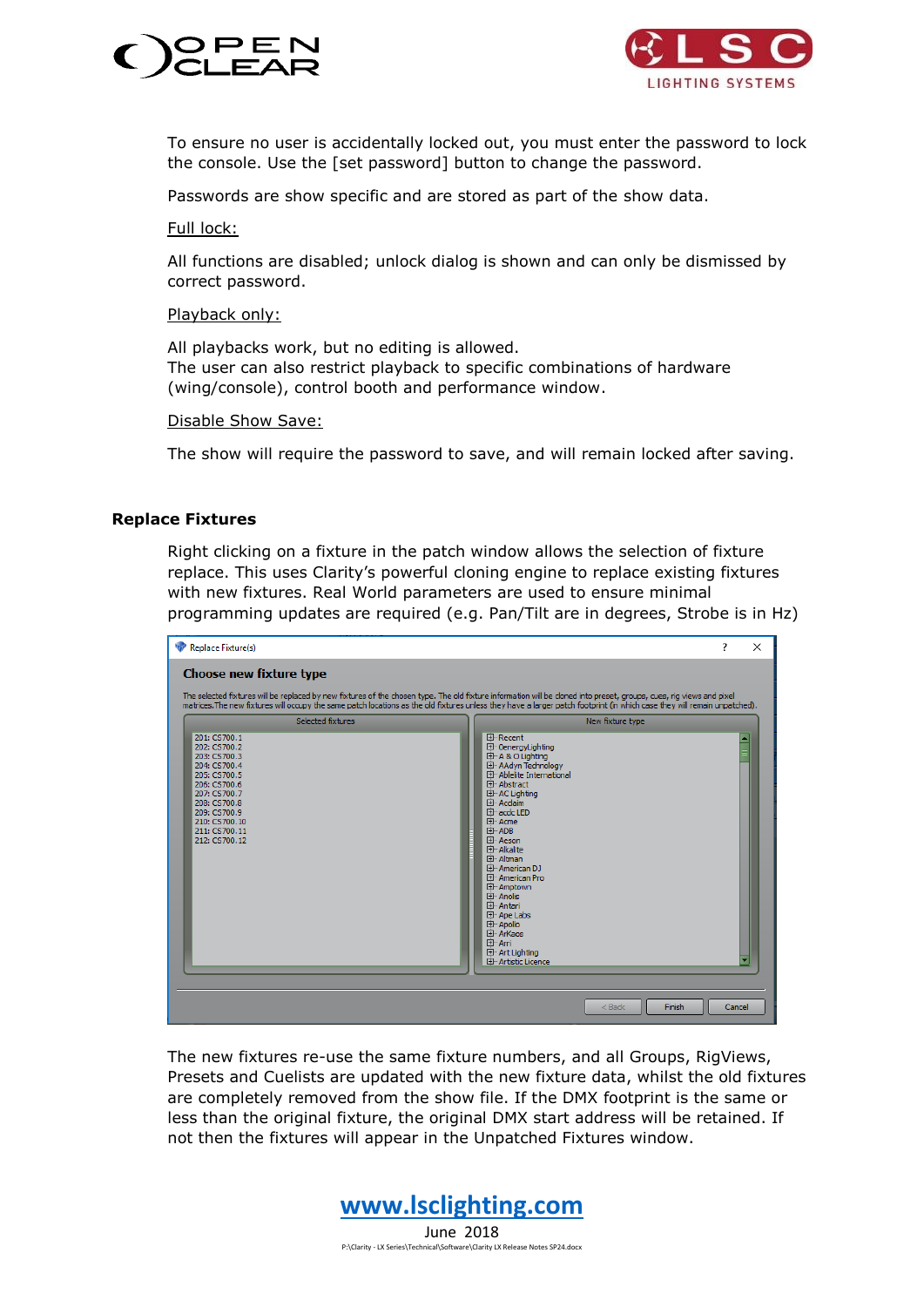



#### **Improved Cloning for Compound fixtures.**

When cloning Compound fixtures to another fixture with different cell counts, the user is now presented with a window that allows them to visually map which cells are mapped to what cells in the incoming fixture.

| Define compound fixture mapping                                                                                                                                                                                                                                                                                                                                                                                                                                                                                                                                                                                                                                                                                                                                  | Define compound fixture mapping                                                                                                                                                                                                                                                                                                                                      |                                                                                                                                                                                                                                                                                                                                                              |
|------------------------------------------------------------------------------------------------------------------------------------------------------------------------------------------------------------------------------------------------------------------------------------------------------------------------------------------------------------------------------------------------------------------------------------------------------------------------------------------------------------------------------------------------------------------------------------------------------------------------------------------------------------------------------------------------------------------------------------------------------------------|----------------------------------------------------------------------------------------------------------------------------------------------------------------------------------------------------------------------------------------------------------------------------------------------------------------------------------------------------------------------|--------------------------------------------------------------------------------------------------------------------------------------------------------------------------------------------------------------------------------------------------------------------------------------------------------------------------------------------------------------|
| Shapeshifter C1 (Enhanced): RGB Pixels 1<br>AlenPix RS (Extended - 16bit): Global<br>AlenPix RS (Extended - 16bit): Pixel Tilt head 1<br>Shapeshifter C1 (Enhanced): Ring Pixel 1<br>AllenPix RS (Extended - 16bit): Pixel Tilt head 2<br>Shapeshifter C1 (Enhanced): Ring Pixel 2<br>Shapeshifter C1 (Enhanced): Ring Pixel 3<br>AllenPix RS (Extended - 16bit): Pixel Tilt head 3<br>AllenPix RS (Extended - 16bit): Pixel Tilt head 4<br>Shapeshifter C1 (Enhanced): Ring Pixel 4<br>$\overline{\phantom{0}}$<br>AllenPix RS (Extended - 16bit): Pixel Tilt head 5<br>Shapeshifter C1 (Enhanced): Ring Pixel S<br>AlenPix RS (Extended - 16bit): RGBW Pixel 6<br>Shapeshifter C1 (Enhanced): Ring Pixel 6<br>Shapeshifter C1 (Enhanced): Indigo Highlighter 1 | Shapeshifter C1 (Enhanced): RGB Pixels 1<br>Shapeshifter C1 (Enhanced): Ring Pixel 1<br>Shapeshifter C1 (Enhanced): Ring Pixel 2<br>Shapeshifter C1 (Enhanced): Ring Pixel 3<br>Shapeshifter C1 (Enhanced): Ring Pixel 4<br>Shapeshifter C1 (Enhanced): Ring Pixel S<br>Shapeshifter C1 (Enhanced): Ring Pixel 6<br>Shapeshifter C1 (Enhanced): Indigo Highlighter 1 | AllenPix RS (Extended - 16bit): Global<br>AlerPix RS (Extended - 16bit): Pixel Tilt head 1<br>AllenPix RS (Extended - 16bit): Pixel Tilt head 2<br>AlerPix RS (Extended - 16bit): Pixel Tilt head 3<br>AllenPix RS (Extended - 16bit): Pixel Tilt head 4<br>AlerPix RS (Extended - 16bit): Pixel Tilt head 5<br>AlienPix RS (Extended - 16bit): RGBW Pixel 6 |
| Clear<br>Reset                                                                                                                                                                                                                                                                                                                                                                                                                                                                                                                                                                                                                                                                                                                                                   | $\boxed{?}$<br>Clear<br>Reset                                                                                                                                                                                                                                                                                                                                        | $\vert \cdot \vert$                                                                                                                                                                                                                                                                                                                                          |
| Finish<br>$<$ Back                                                                                                                                                                                                                                                                                                                                                                                                                                                                                                                                                                                                                                                                                                                                               | Cancel                                                                                                                                                                                                                                                                                                                                                               | $<$ Back<br>Cancel<br>Finish                                                                                                                                                                                                                                                                                                                                 |

This allows for complete flexibility and predictability when mapping Compound to Compound, Compound to Non-Compound and Non-Compound to Compound fixtures.

#### **Improved Pyro Control**

The Safe/Fire parameter is treated as an Intensity, so that it is always controlled live by the playback fader, Grand Master and DBO. This means that pressing the DBO button will instantly set the Safe/Fire mode channel to Zero.

**Please note:** LSC do not recommend nor endorse using DMX for the control of Pyrotechnics.

#### **TimeLines in cuelists.**

It is now possible to trigger a timeline via a script in a cue.

The syntax is *tl/timeline play/stop/rewind {timeline name}* (N.B. Timeline names are case Sensitive, and can contain spaces)

Examples:

*timeline play NameOfTimeLine tl play Timeline Number 1 timeline stop NameOfTimeLine tl stop We Will Rock You timeline rewind Blue Monday*

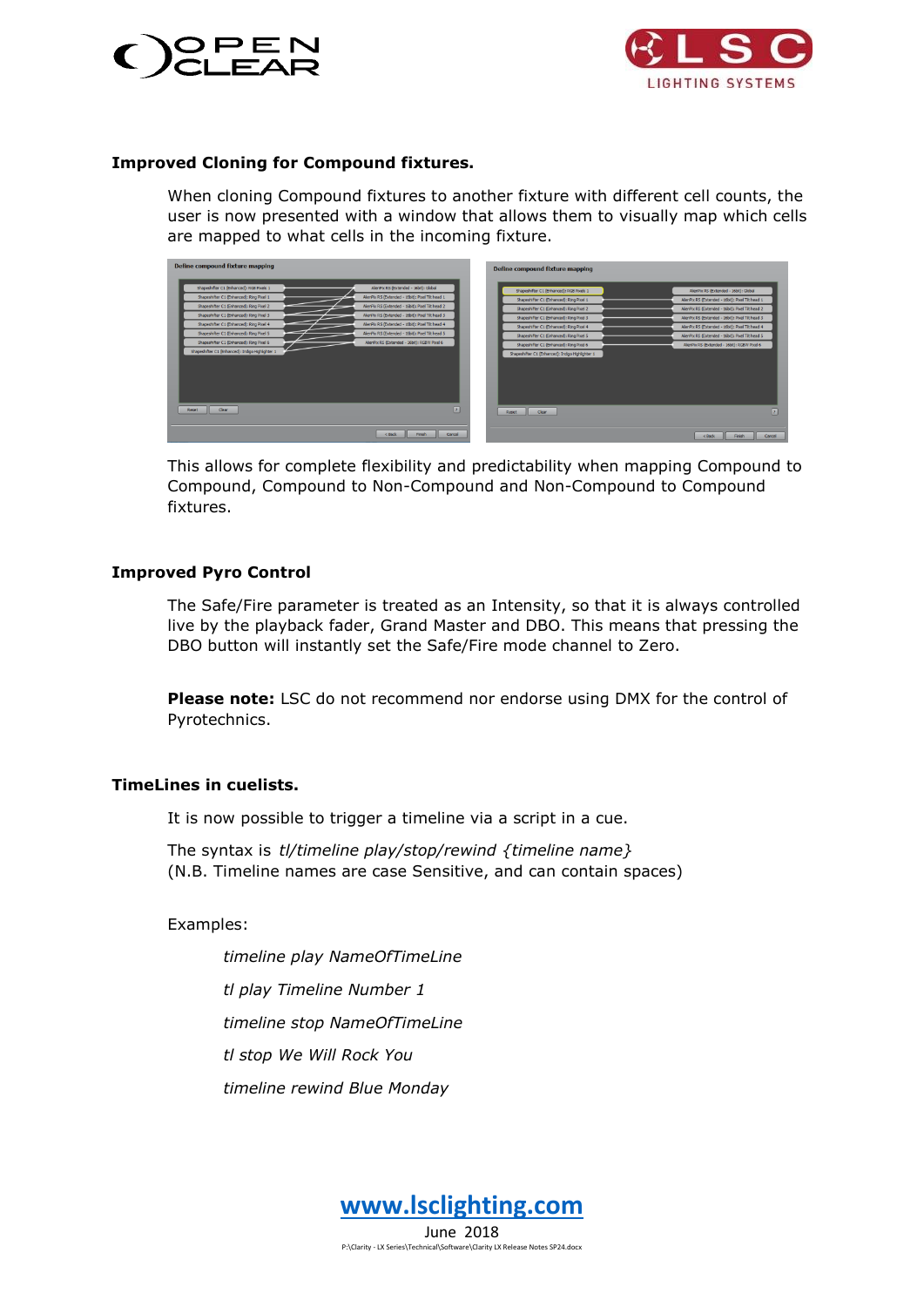



## **Tweaks and minor Features**

- CLR-1770 done: Extend Control Booth Assign action button method to also work for playback displays - renamed to just 'Assign' and 'Clear' accordingly.
- CLR-xxxx done: Simplified all top-level window names.
- CLR-xxxx done: If a timeline with option 'Snap-release-all at start' is triggered by a cuelist script, that cuelist is exempted from the release all
- Fixed potentially massive performance bottleneck with fixture selection in shows with over 500 individual fixtures.
	- patching: up to 75% faster
	- selection: up to 115% faster
	- initial value setting in programmer: up to 1100% (11x) faster
- Highly significant playback optimizations applied, resulting in benefits between 40% and 340% depending on platform (340% achieved on 7th gen Core i7 running 32 universes of RGB, compared to 2.4 r6219)
- Fixed significant performance bottleneck in dynamic playback evaluation
- General playback performance improvement (idle state work reduced by  $\sim$  50%)
- Performance improvement (>25% improvement) for pixel matrix transformation processing
- Added beta version of iPhone 6/7 TouchOSC layout (untested)